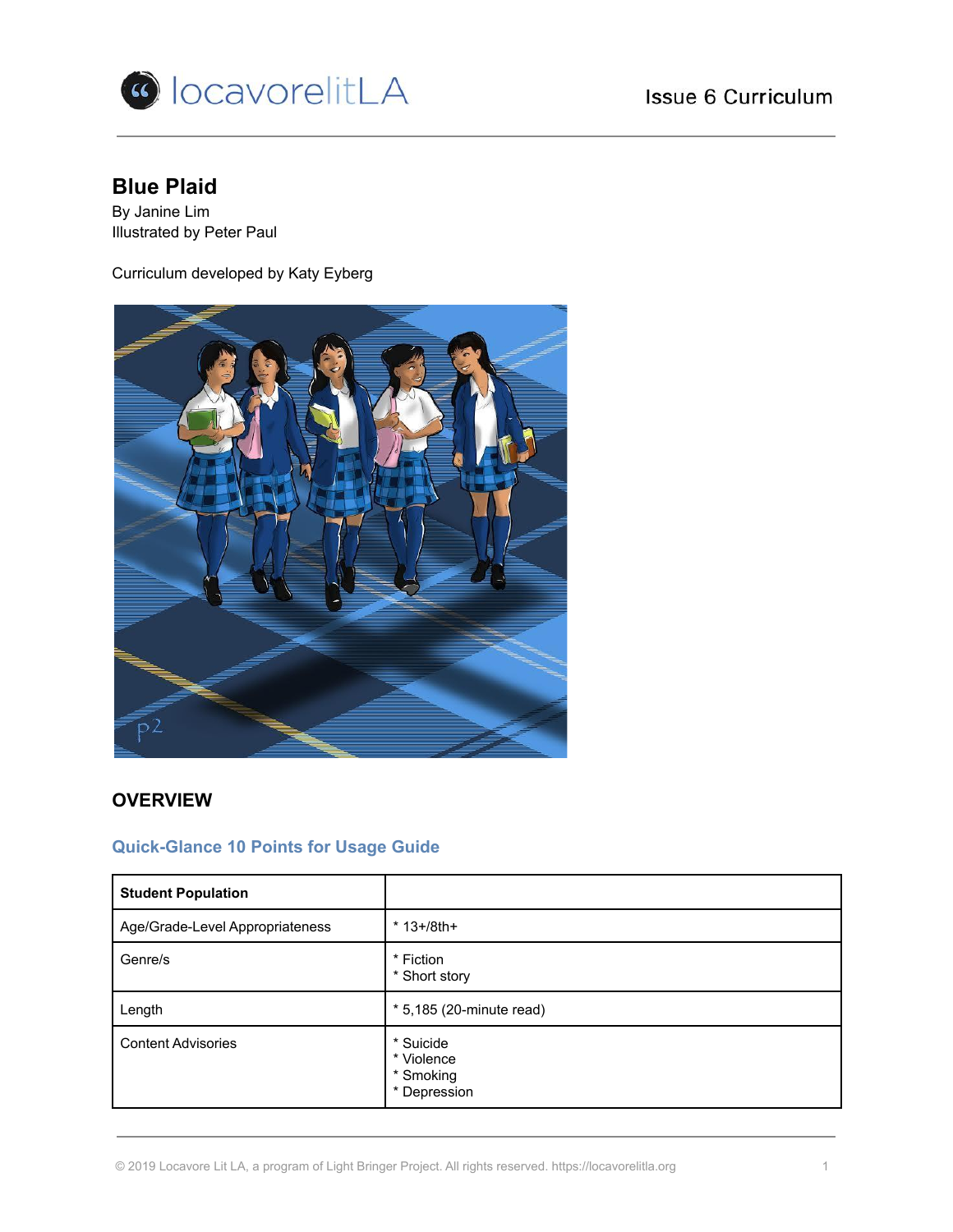

|                                                                         | * Parental neglect<br>* Teenage bullying<br>* Reference to sex                                                                                                                                                                                                                                                                                                                                                                                                                                                    |  |
|-------------------------------------------------------------------------|-------------------------------------------------------------------------------------------------------------------------------------------------------------------------------------------------------------------------------------------------------------------------------------------------------------------------------------------------------------------------------------------------------------------------------------------------------------------------------------------------------------------|--|
| One-Sentence Summary                                                    | Former Catholic school girls reflect on their adolescence, particularly<br>their treatment of one girl, Eva, who does not fit in.                                                                                                                                                                                                                                                                                                                                                                                 |  |
| <b>Lesson Planning</b>                                                  |                                                                                                                                                                                                                                                                                                                                                                                                                                                                                                                   |  |
| Topics & Key Themes Overview                                            | Topics:<br>* Money<br>* Gossip<br>* School<br>* Puberty<br>* Bullying<br>* Religion<br>* Materialism<br>* Adolescence                                                                                                                                                                                                                                                                                                                                                                                             |  |
|                                                                         | Themes:<br>* Living in fear<br>* Destructive power of bullying and cruelty<br>* Pressure to conform to societal expectations<br>* Intolerance of cultural and religious differences<br>* Reexamination of adolescence through the lens of adulthood                                                                                                                                                                                                                                                               |  |
| Historic Events/Time Period for Study                                   | * Early-20th century Filipino migration to the San Francisco Bay Area<br>* The introduction and expansion of Catholicism in the Philippines                                                                                                                                                                                                                                                                                                                                                                       |  |
| <b>Complementary Text</b>                                               | * Song: "Outcast" by Kerrie Roberts: https://bit.ly/2Fxc5ZD                                                                                                                                                                                                                                                                                                                                                                                                                                                       |  |
| Author & Artist Information                                             | Janine Lim is a Los Angeles-based multi-disciplinary artist.<br>Peter Paul is a Los Angeles-based artist and instructor.                                                                                                                                                                                                                                                                                                                                                                                          |  |
| Key Common Core Standards<br>(found in detail following the curriculum) | Grade 8 Common Core Standards:<br>CCSS.ELA-LITERACY.RL.8.1<br>CCSS.ELA-LITERACY.RL.8.2<br>CCSS.ELA-LITERACY.RL.8.3<br>CCSS.ELA-LITERACY.RL.8.4<br>CCSS.ELA-LITERACY.RL.8.5<br>CCSS.ELA-LITERACY.RL.8.6<br>CCSS.ELA-LITERACY.W.8.1<br>CCSS.ELA-LITERACY.W.8.2<br>CCSS.ELA-LITERACY.W.8.3<br>CCSS.ELA-LITERACY.W.8.4<br>CCSS.ELA-LITERACY.W.8.6<br>CCSS.ELA-LITERACY.W.8.7<br>CCSS.ELA-LITERACY.W.8.8<br>CCSS.ELA-LITERACY.W.8.9<br>CCSS.ELA-LITERACY.SL.8.1<br>CCSS.ELA-LITERACY.SL.8.4<br>CCSS.ELA-LITERACY.L.8.4 |  |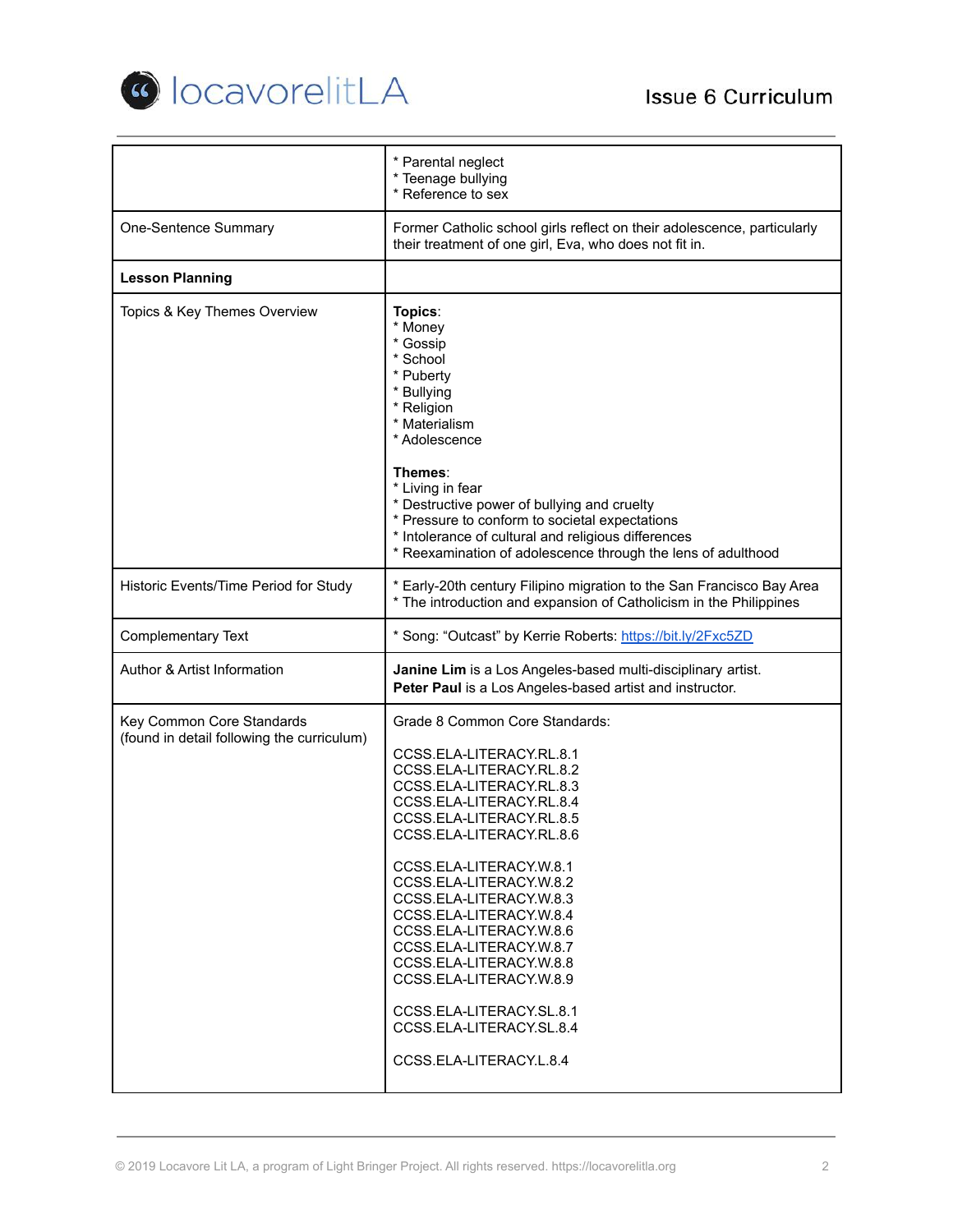

### **Author Biography**

**Janine Lim** is a Los Angeles-based multi-disciplinary artist. Her short film, "Grandfather Clock," and photographic work were exhibited in San Francisco and Los Angeles. She is a former student of theater and a long-time student of martial arts. Her personal essays have been published in *Youth Outlook Magazine* and *The Bold Italic*. In 2018, she co-produced the monthly reading series Drunken Masters for Writ Large Press and performed in contemporary dance piece "Solid as a Rock" as part of the REDCAT'S New Original Works Festival.

### **Artist Biography**

**Peter Paul** is a story artist, animator, illustrator, and instructor. He began as a graphic designer and a freelance illustrator, but he eventually found his footing in the entertainment industry.

He has worked in both animated and live-action shows and at most major studios, including Disney, DreamWorks Animation, Universal Animation Studios, Illumination Entertainment, Warner Bros. Animation, 20th Century Fox Animation, and STX Entertainment.

He has worked in both feature and television on shows like *Space Jam*, *Spirit: Stallion of the Cimarron*, Lilo & Stitch 2, Mulan II, The Tigger Movie, Tinker Bell and the Lost Treasure, Phineas and Ferb, Alvin *and the Chipmunks: The Squeakquel*, *Dragons: Race to the Edge*, *UglyDolls* (forthcoming in May 2019) and *Green Eggs and Ham* (forthcoming in fall 2019 on Netflix).

He is an instructor at the Society of Illustrators of Los Angeles, where he teaches storyboarding.

# **SYNOPSIS**

A group of former Catholic school girls (identified collectively as "we" and "us") reflect on their childhood and adolescence within the Filipino community of the San Francisco Bay Area. Amid their strict religious teaching, they remember a girl named Eva, who stuck out in her skepticism and refusal to conform to Catholicism. Although they romanticize Eva and her mother, Clio, as eccentric misfits, the family's dysfunction, financial instability, and trauma become obvious upon reflection. Although the school girls grow up and become parents themselves, they never forget about Eva and the ways in which they added to her suffering. This 20-minute fiction story shows with painful clarity the pressure to conform and the cruelty adolescents can inflict upon those who do not.

### **CURRICULUM**

### **Pre-Reading & Themes Activity Options**

**Topic**

Writing & Class Discussion:

In a 10-minute journal entry, respond to the following questions:

- What is your school's dress code?
- Do you agree with it? Why or why not?
- Should students wear uniforms at school? Why or not not?
- What are the pros and cons of students wearing uniforms at school?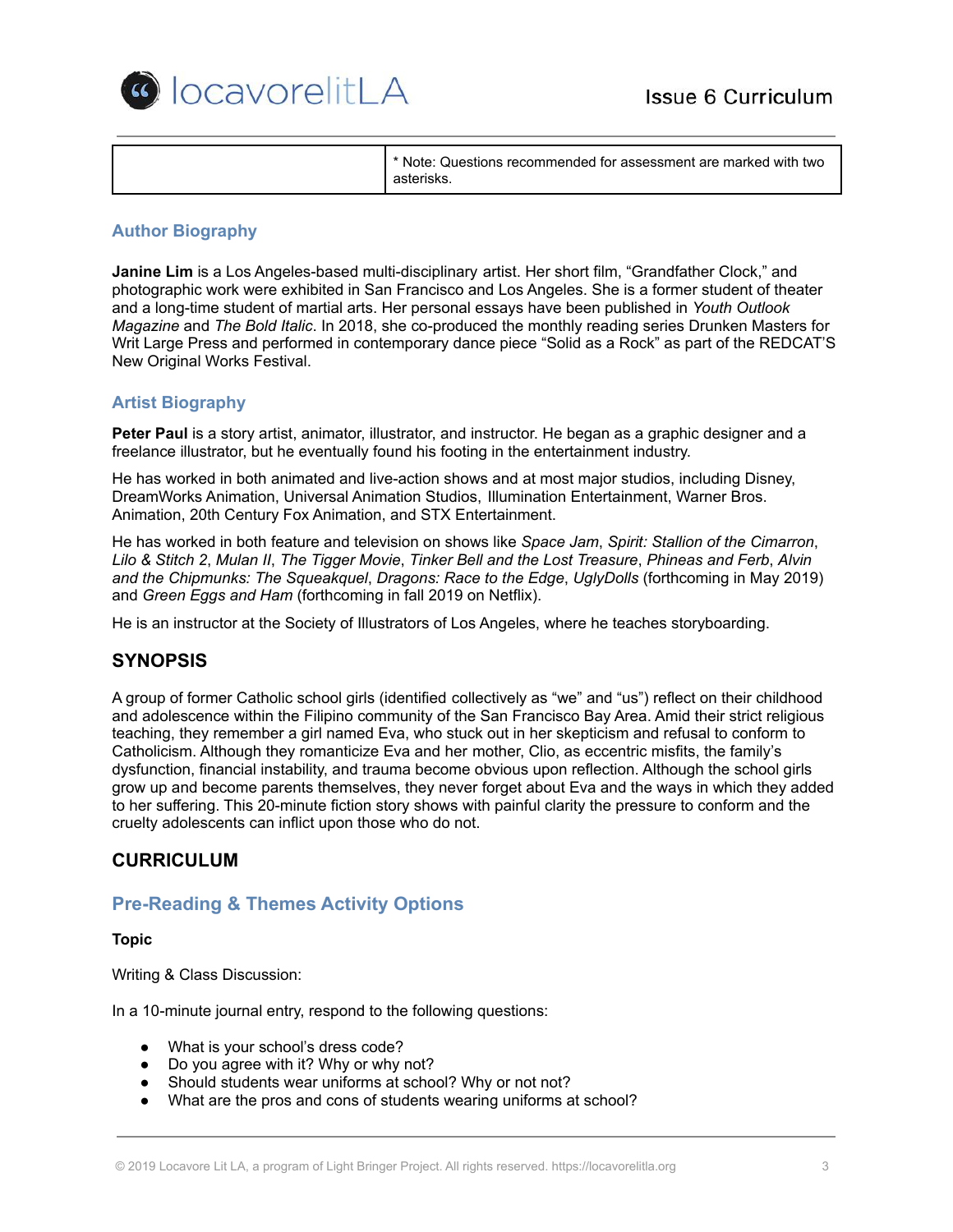

Share your ideas with two different classmates. How are your ideas similar and/or different? Share insights from your group's discussion with the whole class.

#### **Main Ideas**

Group Activity:

In groups of three to four students, discuss bullying at your school by responding to the following questions:

- How and why are people bullied at your school?
- How often are people bullied at your school?
- Where does it happen (e.g., the gym, the cafeteria, etc.)?
- Is bullying adequately addressed and resolved?
- Do adults know about it?

If you feel comfortable sharing, talk about any personal experiences you have with bullying.

On a single sheet of paper, give your school a letter grade (e.g., "A+," "B-," etc.) for how it handles bullying. Write this grade in the center of the paper, and justify it with three to five short bullet points underneath the grade. In the remaining space on this paper, write three to five bullet points describing ways your school could earn a higher grade (e.g., "don't ignore bullies"). Write three to five bullet points with specific suggestions for how your school could earn a higher grade (e.g., "send bullies to detention").

When you finish, present your group's work to the class.

#### **Passage-Specific Themes**

Read the following passage from "Blue Plaid." Discuss the questions below in small groups:

Like the rest of us, Eva lived within arm's length of the Church her entire brief life. She had a huge family that filled about ten pews of the church if you put them all together. Though more like a tribe, they never all sat together. They were scattered about the church in different sections with no discernible pattern. None of us could quite understand who was related to whom. Eva's father always sat in the first pew of the farthest right row of the church, with his wife, who was more Catholic than most. They had one child still in the arms and another just starting to walk. Eva could always be found in the back of the church, the farthest left row, in a dark corner sitting with just her mother.

Question One: Who are "us"? How do you know?

Question Two: This passage and story are told through a plural, first-person perspective. What is the effect of this choice of narrator?

Question Three: This passage occurs on page three, near the beginning of the story. Based on this passage, what do you predict will happen to Eva in the story?

Question Four: Based on the information in this passage, pick one word to best describe Eva's family. Why did you pick this word? Discuss.

#### **Universal Themes**

Journaling & Class Discussion: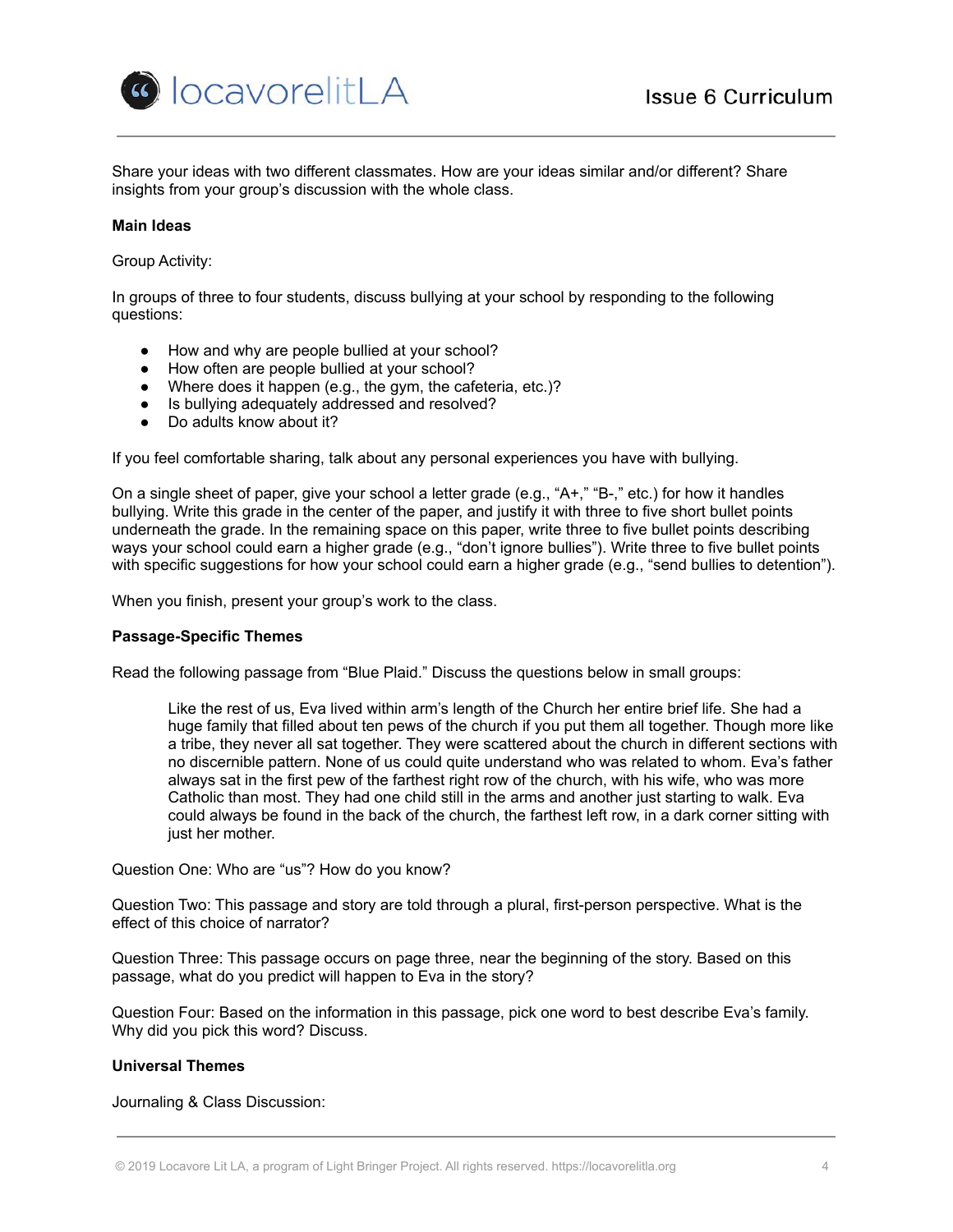

ColocavorelitLA

In a 10-minute journal entry, explore the idea of conformity by answering the following questions:

- What does conformity mean? Use a dictionary to define it.
- How do people experience the pressure to conform at home, school, work, or elsewhere?
- Is conformity good and/or bad? Why?
- What is your personal experience with conformity?

Interview a partner for their insight on conformity by asking the following questions:

- What do you think about the idea of conformity?
- How do you experience or observe conformity in your own life?
- Do you think conforming is good, bad, or somewhere in the middle?

Optional: Create a Venn diagram showcasing your ideas, your partner's ideas, and the ideas you have in common. Share your Venn diagram with one or two other groups to get their feedback.

### **Key Vocabulary**

Definitions are context-dependent. Make sure any definitions you look up or work from are the ones that most correctly fit in the context of the story.

| <b>Level One</b>                         | <b>Level Two</b> | <b>Level Three</b> |
|------------------------------------------|------------------|--------------------|
| marred                                   | discernible      | makating paa       |
| excommunicated                           | nondescript      | tsismis            |
| speculated                               | contraband       | Tagalog            |
| hypocrisy                                | impenetrable     | talaga             |
| smitten                                  | iridescent       | bruha              |
| SoMa (South of Market, San<br>Francisco) | tamping          | naku               |
|                                          | vestibule        | barkada            |
|                                          |                  | diba               |
|                                          |                  | filigree           |
|                                          |                  | anointed           |

### **Vocabulary Activity Options**

- 1. What is Tagalog? Where is it from? How did it evolve and spread to the United States? Create an infographic including the following components: a map showing the origin and expansion of Tagalog, three to five key facts about Tagalog, and statistics on its current usage worldwide.
- 2. Research the meaning of the following Tagalog words: makating paa, tsismis, talaga, bruha,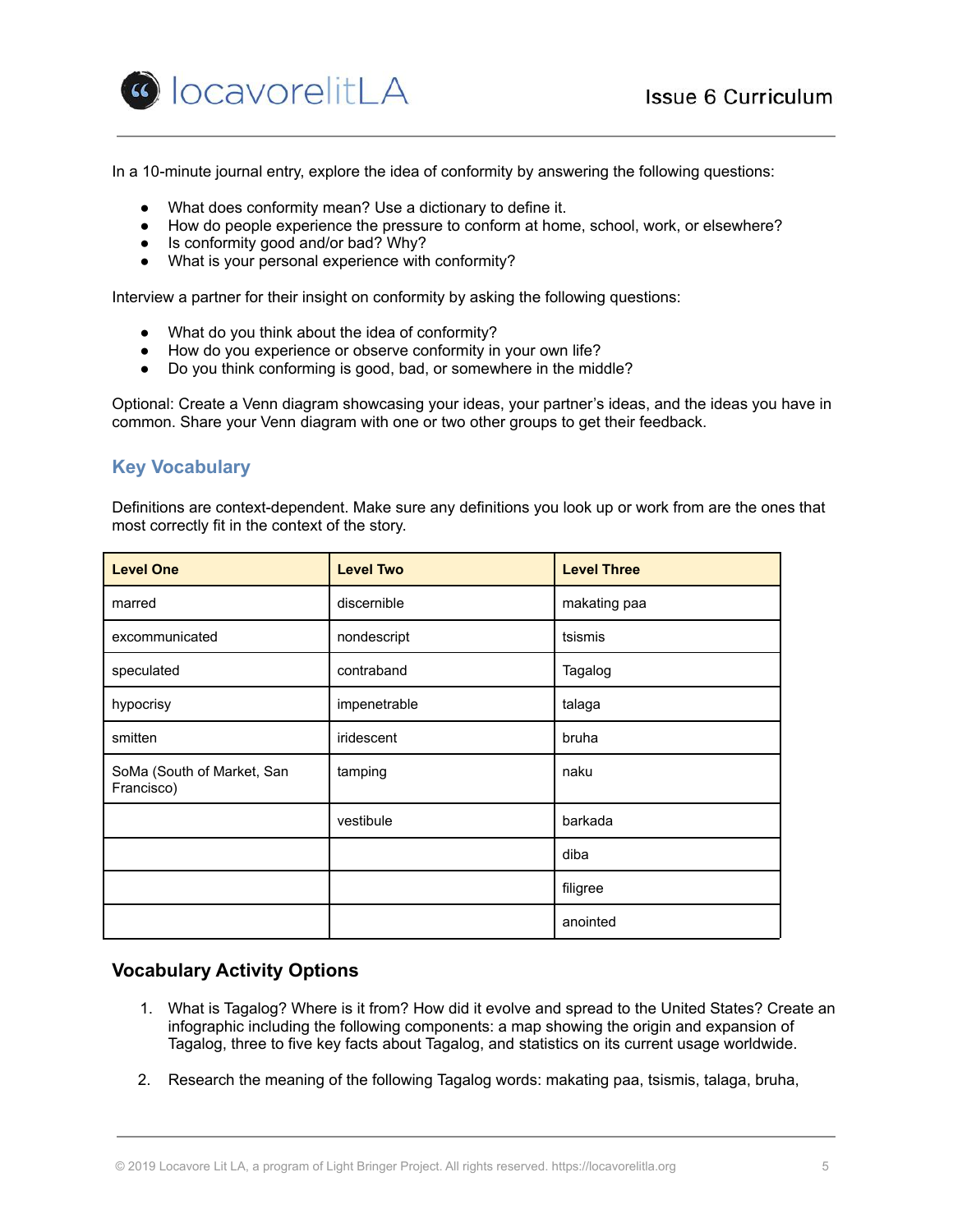

naku, barkada, and diba. Create a poster including the following components: each Tagalog word, its dictionary definition, the context and page number of each Tagalog word within the story, and an illustration showing the meaning of each word.

3. What is hypocrisy? Find its dictionary definition and a real-world example of hypocrisy from a current event. Share your real-world example with two to three classmates. How are your examples similar? How are they different? Discuss.

# **Post-Reading Class Discussion Options**

- 1. Why do you think it's so difficult for Eva to "fit in" with others at her school? Why does it matter so much for her to "fit in" in the first place? Does this story reflect reality? Why or why not?
- 2. \*\* One of this story's noticeable features is the author's use of the plural, first-person narrator we and us. What is the effect of this narrative choice? How would the story be different if the author chose a different narrative perspective? Do you think the narrator is a significant element of the story? Why or why not?
- 3. What challenges does Eva face at home and at school? Are these challenges within her ability to resolve? Why or why not?
- 4. On page 13, Rochelle irreparably breaks Eva's necklace and destroys its "power." Describe this necklace. What does it look like? What is its significance? What might it symbolize?

# **\*\* Text-Dependent Question Options**

1. Track the narrator's opinion of Clio from the beginning to the end of the story. How does it change over time? Is it consistent with that of Rochelle on page 17? Cite the text.

Optional: Create a timeline of the narrator's opinion of Clio, featuring specific excerpts from the text and small illustrations.

- 2. In reflecting on their adolescent cruelty, do the Catholic school girls who ostracized Eva demonstrate maturity in adulthood? In other words, has their poor behavior changed, or are they largely the same, even in adulthood? Cite specific evidence from the text.
- 3. How does the author foreshadow Eva's death? Reference the text.
- 4. Study the story's artwork. How does artist Peter Paul's illustration represent themes and/or symbols in the text? Cite the text and the illustration.

### **Writing Exercises**

#### **Narrative**

"Blue Plaid" discusses school from a retrospective point of view. This means the narrator describes childhood school experiences from the perspective of a group of adults, who are looking back on the past.

Consider a past experience, be it yesterday, last week, or years ago. Write a one-page essay, in which you show what happened and reflect on why you still remember the experience.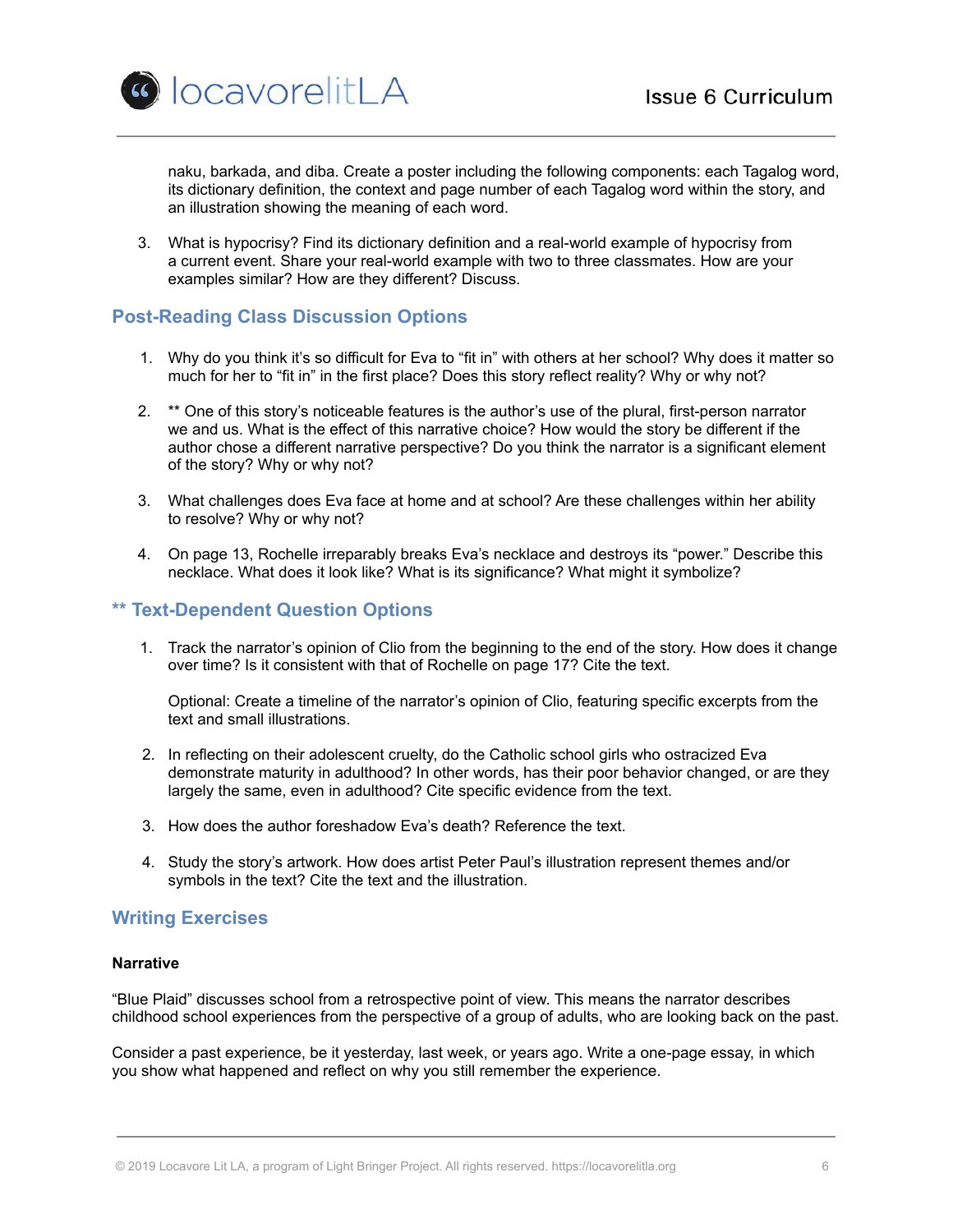

Optional: In groups of four to five students, complete this same narrative exercise for a shared experience. This experience might be one you've shared in or outside of school. Together, write a one-page essay showing what happened and reflecting on why the experience is memorable.

#### **Descriptive**

On page five, the narrator describes how Clio and Eva's home varies from clean and tidy to messy and chaotic. Think about your home or a place you consider to be your home, even if you don't live there.

Draw a picture of this place. In an eight- to ten-sentence paragraph beneath your illustration, describe the place using telling details and sensory language so your reader can visualize it.

Share your drawing and paragraph with two classmates. Ask your classmates if they think your illustration and paragraph match. Make revisions to your writing if necessary.

#### **\*\* Analysis**

A story's theme answers the question, "What's the point?" A theme is a story's message about life or humanity. A theme can—but doesn't have to be—a moral or a lesson. One story can have many different themes, because they're developed through a reader's interpretation of the text. The key to identifying a story's theme is basing it on textual evidence.

Given this, what is one theme of "Blue Plaid"? What specific textual evidence supports this theme? Write a one- to two-page literary analysis in which you identify and explain a theme. Cite textual evidence.

### **Complementary Text Option**

Read the lyrics to American singer Kerrie Roberts' 2011 song "Outcast," which speaks to the experience of feeling different than everyone else. Watch the music video.

#### **Outcast Written by Kerrie Roberts Performed by Kerrie Roberts**

Since I can remember, guess I been a problem Never had a filter, never been the popular one To sugar coat what I know is undeniable I just can't hide it, I wear it like a letter

Everywhere I go, everyone is talking I can feel them staring, they hope I'm just pretending And giving up my power, caving into pressure I'm not living for them, I live for something better

I'm not good enough, I'm not what they want But let me tell you what, I know who I am So just throw me out for not fitting in I will stand my ground and be an outcast

So what if I'm an outcast? So what if I'm an outcast?

So what if I don't look the part I'm supposed to play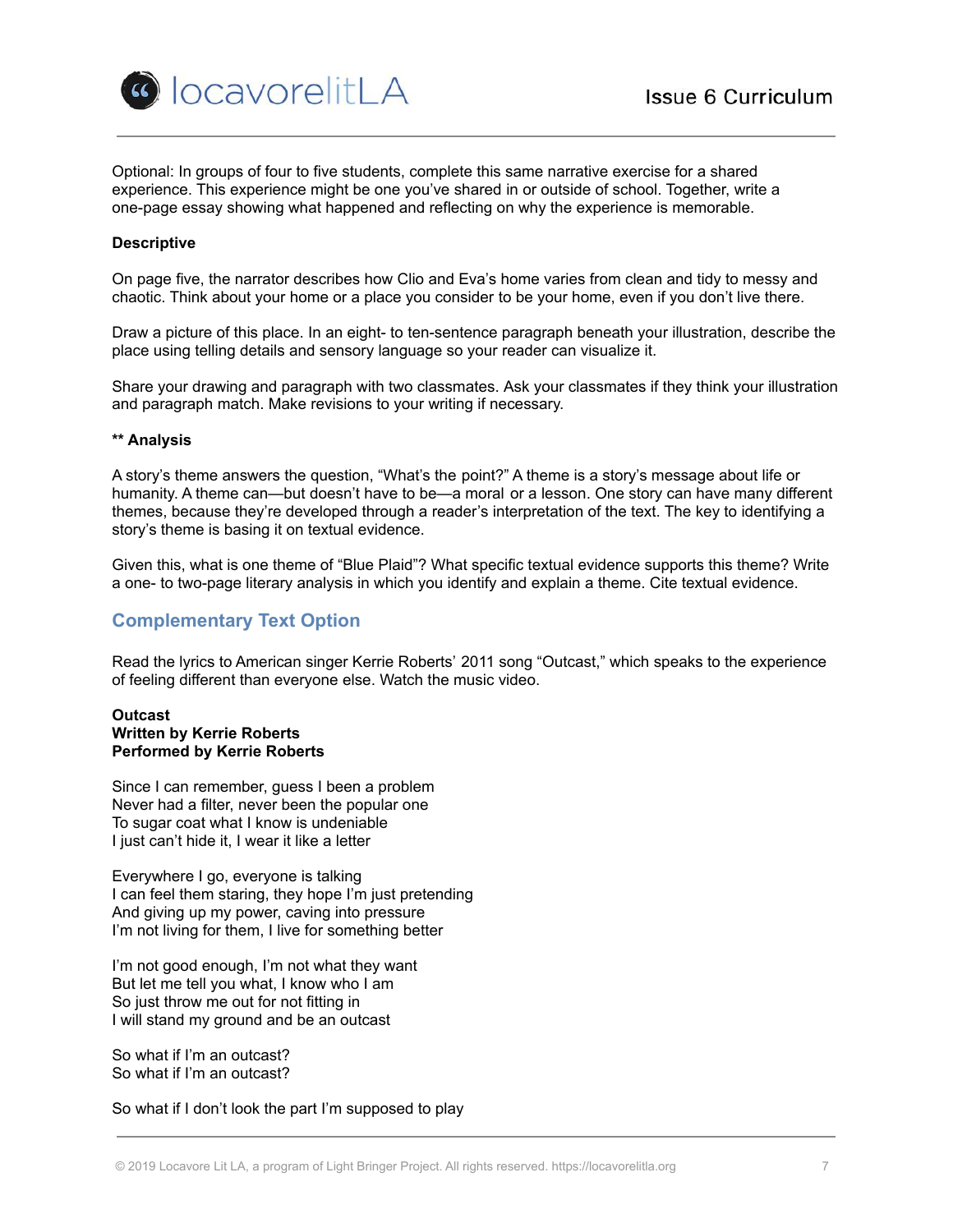

What if I don't follow all the rules they make They think I should be perfect, they love it when I mess up No grace in case I blow it, a good girl shouldn't need it

I'm not good enough, I'm not what they want But let me tell you what, I know who I am So just throw me out for not fitting in I will stand my ground and be an outcast

So what if I'm an outcast So what if I'm an outcast So slow and everybody's so fast So what if I'm an outcast?

I try to play nice, I don't want to fight But I won't be great when it sounds like I'm right 'Cause what I believe is what makes me strong If I don't belong, I hold onto love

So what if I'm an outcast? So what if I'm an outcast? So slow and everybody's so fast No matter what it costs I'll be an outcast

I'm not good enough, I'm not what they want But let me tell you what, I know who I am So just throw me out for not fitting in I will stand my ground and be an outcast

I'm not good enough, I'm not what they want And let me tell you what, I know who I am So just throw me out, I'm not fitting in I will stand my ground and be an outcast

#### **Writing Exercise**

In "Blue Plaid," Eva is an outcast among her peers. In a 10-minute journal entry, in which you cite both the song and the story, explore the following questions:

- What do you think it means to be an outcast?
- Do you think the song "Outcast" reflects Eva's attitude about being an outcast? Why or why not?

Share your writing with two classmates. After discussing with them, write a brief reflection. Do your classmates share your ideas? Do you agree and/or disagree? Explain.

# **Activity Options**

#### **Classroom Activity One**

Mini-Research Project:

In small groups, discuss and explore answers to the following questions: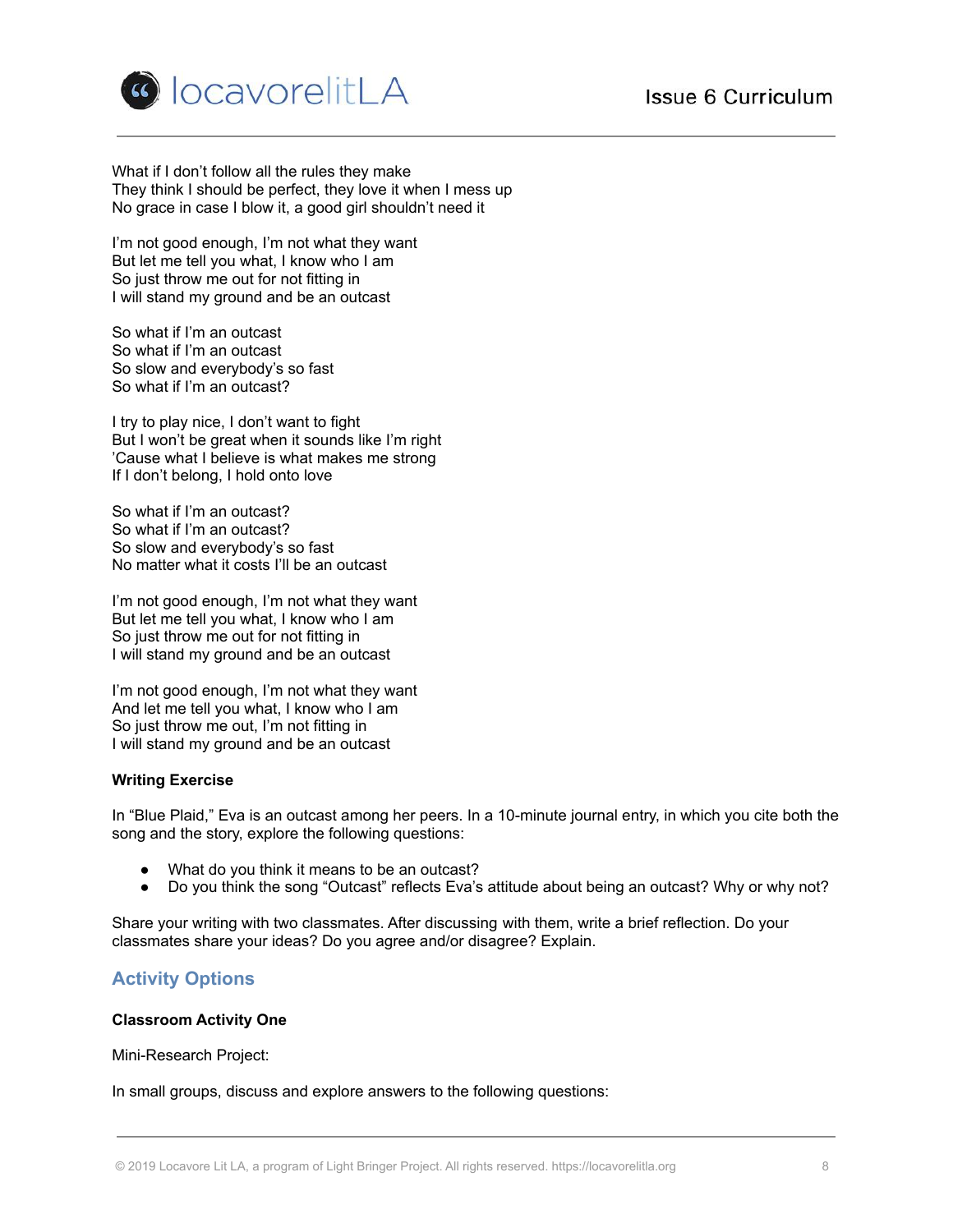

- How can bullying be stopped?
- How can school be better for all students?
- What is mental health?
- What mental health issues do teenagers have, and how should adults respond?
- How can all students feel included in school?

Optional: As a group, create a visual spectrum of teenage mental health issues, ranging from relatively minor (e.g., test anxiety) to severe (e.g., contemplating suicide).

As a group, pick one of these questions or create a topic inspired by these questions. Prepare a poster and class presentation answering the question and/or discussing your topic. Each group member will assume one of the following roles:

- Researcher: find relevant and reliable background information on your question or topic
- Writer: compose written material for your group's poster and presentation
- Editor: check written material for proper grammar, spelling, and citations, as well as plagiarism
- Designer: create the poster; collaborate with the writer to lay out written materials and images
- Manager: ensure other team members are working diligently, meeting assignment requirements, and preparing for the in-class presentation

Your poster must include easy-to-read written information, charts or graphs, and images. Rehearse your presentation, during which each group member must speak. You may wish to use technology, like Prezi or Google Slides, in lieu of a paper poster.

#### Five-Minute Quickwrite:

In your journal, reflect on the experience of working with your group. How well did you work together? How did you contribute to the project? Did the division of labor through specific roles help your group? Why or why not? If you were to do this project again, what would you do differently? Why?

#### **Classroom Activity Two**

Writing & Discussion:

In small groups, pick one scene from the story. Rewrite this portion of the story from a different character's perspective, like Eva, Rochelle, Clio, Ms. David, Ailyn, Father Stephen, or Letti's.

When you finish rewriting your chosen excerpt, create a visual representation of your writing. For example, you may wish to illustrate Eva's character by depicting bother her toughness and her vulnerability. Share your story and artwork with the class.

In your group or as a class, discuss how changing the story's narrative perspective alters the story itself. Which story do you prefer, the original or your group's version? Why?

#### **Home Activity**

Interview a trusted adult about their adolescence. Did they struggle to fit in? Why or why not? If they could go back in time and change one moment in the past, what would they do differently and why?

Transcribe the interview, which you will turn in to your teacher.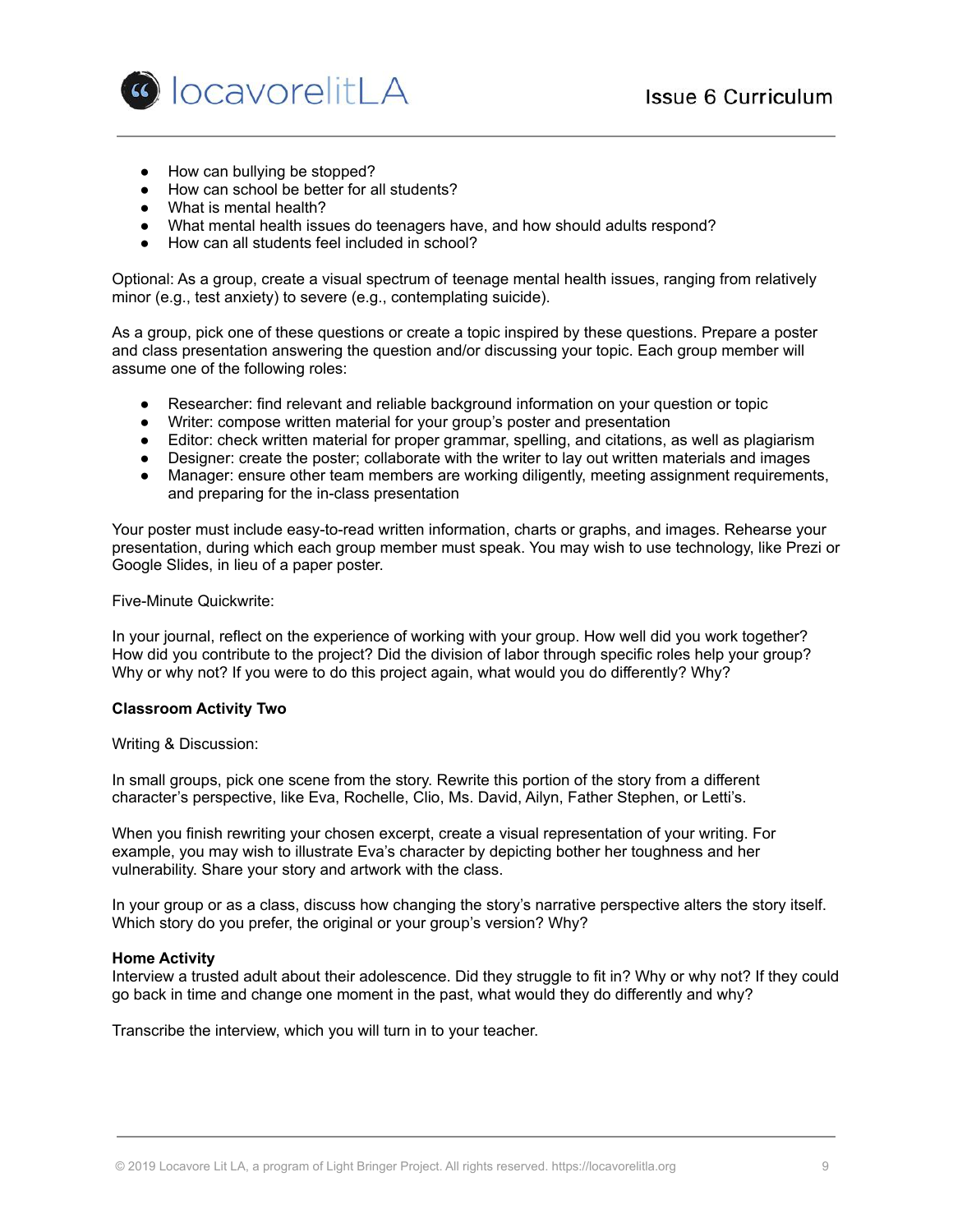

#### **Guest Speaker**

Option One: Invite the author, Janine Lim, to answer questions about her story and her experiences as a multi-disciplinary artist and trained martial artist. Ask her to lead a writing workshop.

Option Two: Invite the artist, Peter Paul, to speak to the class about his inspiration for creating the story's artwork, as well as his current animation projects. Ask him to lead an art workshop.

Option Three: Invite a speaker from the nonprofit Painted Brain to discuss how bullying impacts adolescent mental health, as well as how teenagers can improve their mental health.

Please contact Painted Brain co-founder David Israelian at [david@paintedbrain.org](mailto:david@paintedbrain.org) to arrange a classroom visit.

Note: *Literature for Life* helps coordinate and facilitate author and artist visits.

#### **Field Trip**

Visit the Philippine Heritage Center of Historic Filipinotown, located on Alvarado Street in Los Angeles. The history museum features interactive activities designed to preserve the cultural identity of first-, second-, and third-generation multi-ethnic Filipino Americans.

Prior to the trip, ask each student to write one to two questions about Filipino life and/or culture based on their understanding of "Blue Plaid."

Note: You may wish to call the Philippine Heritage Center at (626) 823-6363 for its exact location, which isn't listed online.

Follow-up Writing Activity:

In a 10-minute journal entry, explore the following questions:

- What are the answers to your questions? Do they surprise you? Why or why not?
- What is the most interesting fact you learned at the history museum?
- How does your visit influence your understanding of "Blue Plaid"? Why?

Share your ideas in small groups or as a class.

### **COMMON CORE STANDARDS REFERENCE**

*This story and its exercises are appropriate for 8th grade and above. Eighth-grade standards are cited.*

#### **Pre-Reading & Themes Activity Options**

CCSS.ELA-LITERACY.RL.8.4: Determine the meaning of words and phrases as they are used in a text, including figurative, connotative, and technical meanings; analyze the impact of specific word choices on meaning and tone, including analogies or allusions to other texts.

CCSS.ELA-LITERACY.W.8.1: Write arguments to support claims with clear reasons and relevant evidence.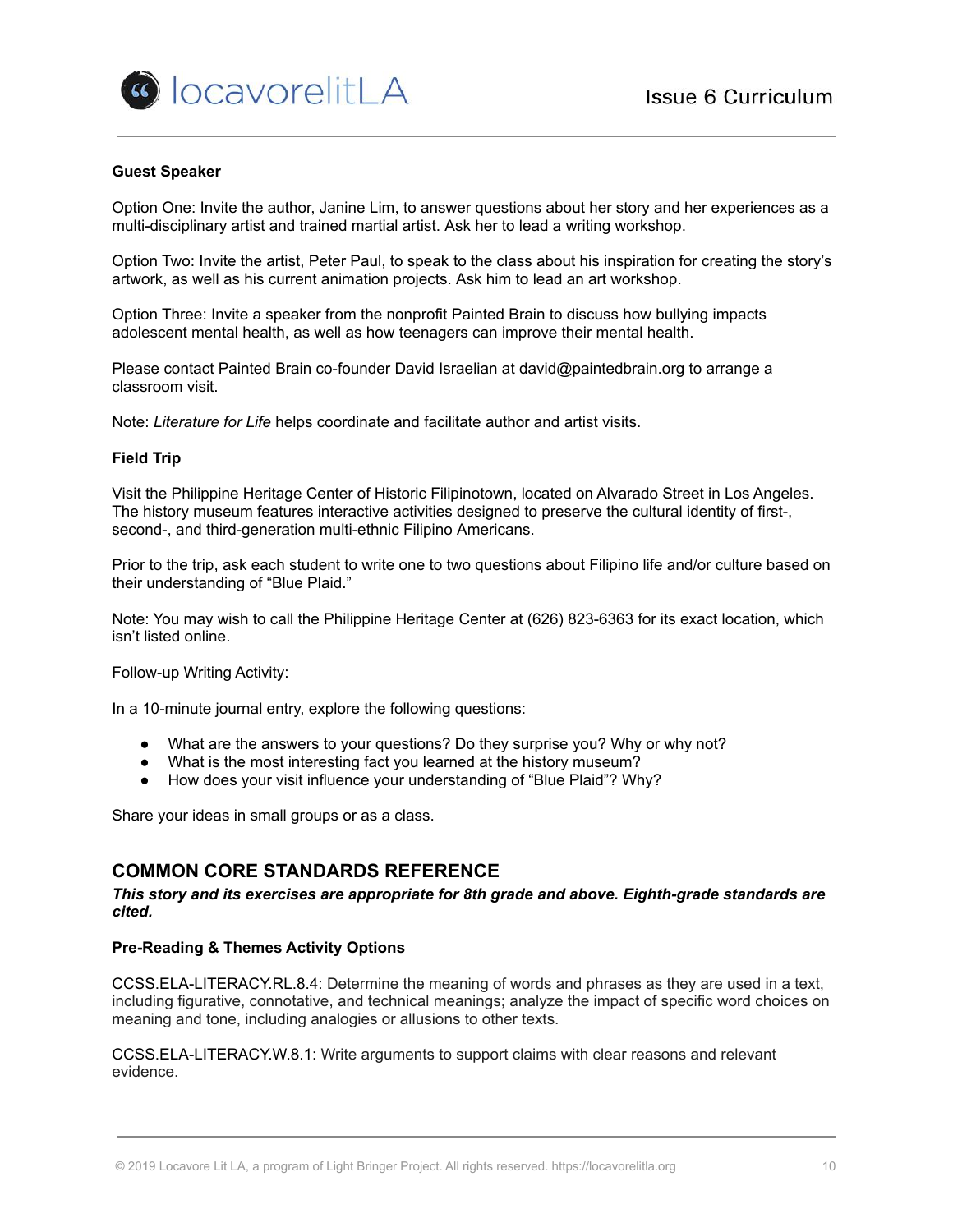

CCSS.ELA-LITERACY.W.8.2: Write informative/explanatory texts to examine and convey complex ideas, concepts, and information through the selection, organization, and analysis of relevant content.

CCSS.ELA-LITERACY.W.8.4: Produce clear and coherent writing in which the development, organization, and style are appropriate to task, purpose, and audience.

CCSS.ELA-LITERACY.SL.8.1: Engage effectively in a range of collaborative discussions (one-on-one, in groups, and teacher-led) with diverse partners on grade 8 topics, texts, and issues, building on others' ideas and expressing their own clearly.

#### **Vocabulary Activity Options**

CCSS.ELA-LITERACY.W.8.7: Conduct short research projects to answer a question (including a self-generated question), drawing on several sources and generating additional related, focused questions that allow for multiple avenues of exploration.

CCSS.ELA-LITERACY.W.8.9: Draw evidence from literary or informational texts to support analysis, reflection, and research.

CCSS.ELA-LITERACY.L.8.4: Determine or clarify the meaning of unknown and multiple-meaning words and phrases based on grade 8 reading and content, choosing flexibly from a range of strategies.

#### **Post-Reading Class Discussion Options**

CCSS.ELA-LITERACY.RL.8.2: Determine a theme or central idea of a text and analyze its development over the course of the text, including its relationship to the characters, setting, and plot; provide an objective summary of the text.

CCSS.ELA-LITERACY.RL.8.3: Analyze how particular lines of dialogue or incidents in a story or drama propel the action, reveal aspects of a character, or provoke a decision.

[CCSS.ELA-LITERACY.SL.8.1](http://www.corestandards.org/ELA-Literacy/SL/8/1/): Engage effectively in a range of collaborative discussions (one-on-one, in groups, and teacher-led) with diverse partners on grade 8 topics, texts, and issues, building on others' ideas and expressing their own clearly.

#### **Text-Dependent Question Options**

CCSS.ELA-LITERACY.RL.8.1: Cite the textual evidence that most strongly supports an analysis of what the text says explicitly as well as inferences drawn from the text.

CCSS.ELA-LITERACY.RL.8.3: Analyze how particular lines of dialogue or incidents in a story or drama propel the action, reveal aspects of a character, or provoke a decision.

CCSS.ELA-LITERACY.RL.8.6: Analyze how differences in the points of view of the characters and the audience or reader (e.g., created through the use of dramatic irony) create such effects as suspense or humor.

#### **Writing Exercise Options**

CCSS.ELA-LITERACY.RL.8.1: Cite the textual evidence that most strongly supports an analysis of what the text says explicitly as well as inferences drawn from the text.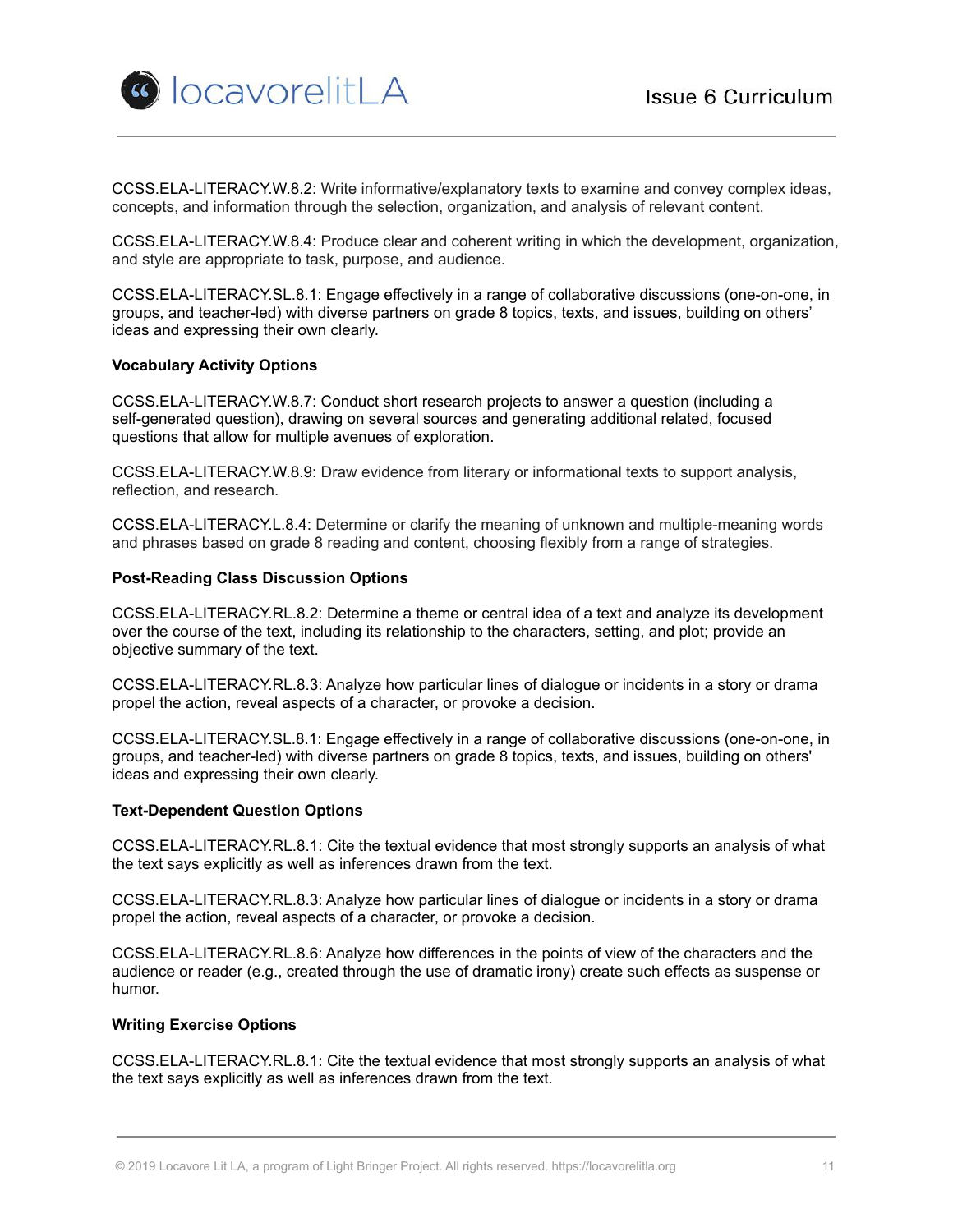

CCSS.ELA-LITERACY.RL.8.2: Determine a theme or central idea of a text and analyze its development over the course of the text, including its relationship to the characters, setting, and plot; provide an objective summary of the text.

CCSS.ELA-LITERACY.W.8.3: Write narratives to develop real or imagined experiences or events using effective technique, relevant descriptive details, and well-structured event sequences.

CCSS.ELA-LITERACY.W.8.4: Produce clear and coherent writing in which the development, organization, and style are appropriate to task, purpose, and audience.

#### **Complementary Reading Text (Comparative Writing Exercise)**

CCSS.ELA-LITERACY.RL.8.1: Cite the textual evidence that most strongly supports an analysis of what the text says explicitly as well as inferences drawn from the text.

CCSS.ELA-LITERACY.RL.8.5: Compare and contrast the structure of two or more texts and analyze how the differing structure of each text contributes to its meaning and style.

CCSS.ELA-LITERACY.W.8.4: Produce clear and coherent writing in which the development, organization, and style are appropriate to task, purpose, and audience.

### **Activity Options**

CCSS.ELA-LITERACY.W.8.1: Write arguments to support claims with clear reasons and relevant evidence.

CCSS.ELA-LITERACY.W.8.2: Write informative/explanatory texts to examine and convey complex ideas, concepts, and information through the selection, organization, and analysis of relevant content.

CCSS.ELA-LITERACY.W.8.3: Write narratives to develop real or imagined experiences using effective technique, relevant descriptive details, and well-structured event sequences.

CCSS.ELA-LITERACY.W.8.4: Produce clear and coherent writing in which the development, organization, and style are appropriate to task, purpose, and audience.

CCSS.ELA-LITERACY.W.8.6: Use technology, including the Internet, to produce and publish writing and present the relationships between information and ideas efficiently as well as to interact and collaborate with others.

CCSS.ELA-LITERACY.W.8.7: Conduct short research projects to answer a question (including a self-generated question), drawing on several sources and generating additional related, focused questions that allow for multiple avenues of exploration.

CCSS.ELA-LITERACY.W.8.8: Gather relevant information from multiple print and digital sources, using search terms effectively; assess the credibility and accuracy of each source; and quote or paraphrase the data and conclusions of others while avoiding plagiarism and following a standard format for citation.

CCSS.ELA-LITERACY.W.8.9: Draw evidence from literary or informational texts to support analysis, reflection, and research.

CCSS.ELA-LITERACY.SL.8.1: Engage effectively in a range of collaborative discussions (one-on-one, in groups, and teacher-led) with diverse partners on grade 8 topics, texts, and issues, building on others' ideas and expressing their own clearly.